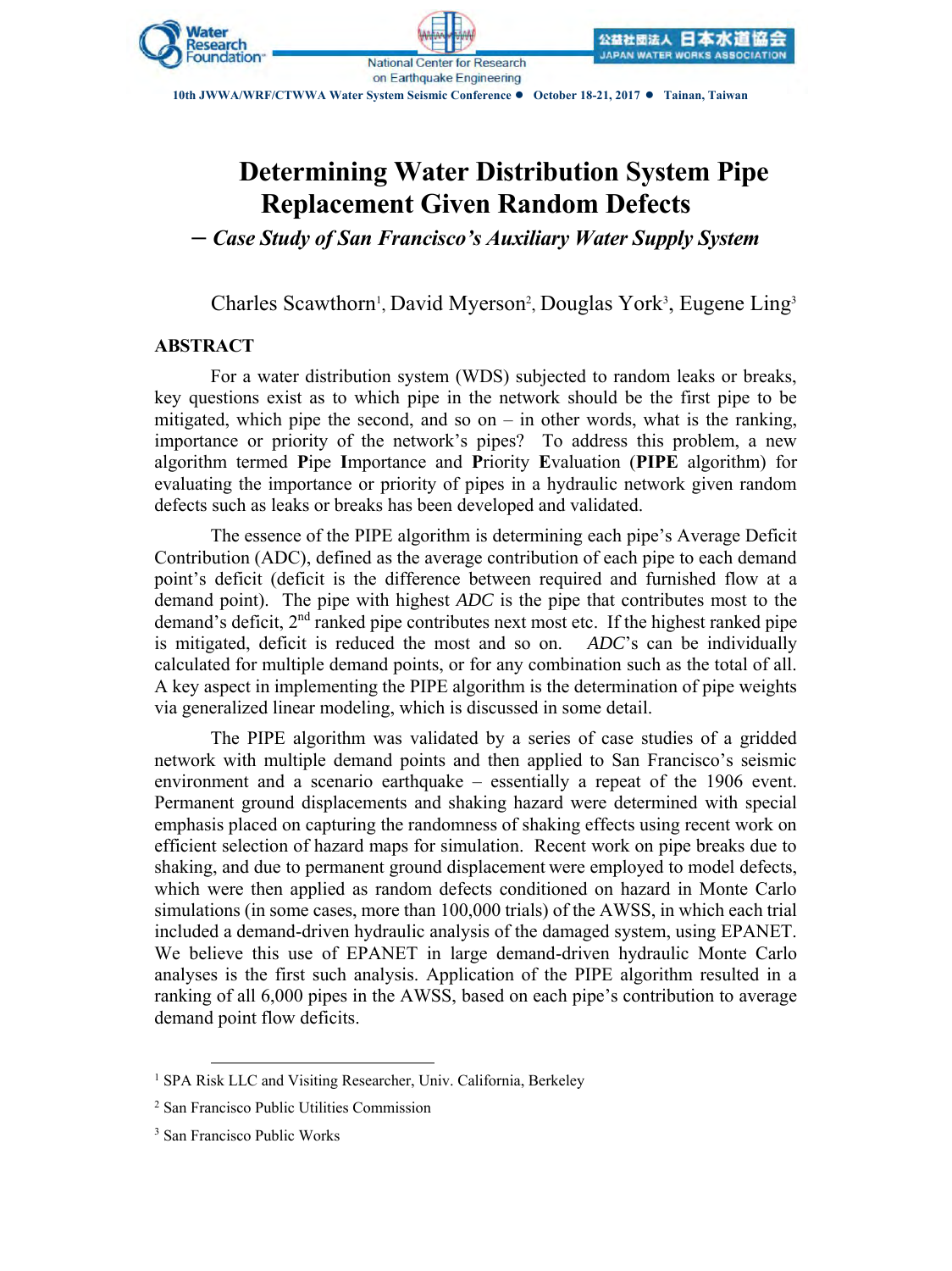#### **INTRODUCTION**

For a water distribution system (WDS) subjected to random leaks or breaks (collectively termed "defects"), key questions exist as to which pipe in the network should be the first pipe to be mitigated (the "**Most Important Pipe", MIP**), which pipe the second, and so on – in other words, what is the ranking, importance or priority of the network's pipes – which are the MIPs? A pipe's importance with regard to reliability is a function of several factors including the demands on the network, a pipe's 'hydraulic location' in the network, and the likelihood of failure or defect of all pipes in the network. Consider a simple gridded network supplied by one pipe which has a very low likelihood of defect. While the network is not functional if that pipe fails, by definition it is very unlikely to do so. If the network has one demand point served by redundant pipes in the grid with significantly higher likelihood of failure, then the failure of one or more of these pipes, which is much more likely to occur, may reduce likelihood of furnishing the required demand – that is, reduce the network's reliability. Given limited resources, which of these pipes should first be mitigated, so as to most improve the reliability of the network? Solution of the MIP problem – that is identification of pipe importance is an important problem for WDS operators, and has so far eluded solution although it has been the subject of much research [1-4]

#### **SAN FRANCISCO AUXILIARY WATER SUPPLY SYSTEM (AWSS)**

The issue of determining pipe importance emerged as a key problem for the City of San Francisco in considering maintenance, replacement and enhancement of its Auxiliary Water Supply System (AWSS). The San Francisco Auxiliary Water Supply System (AWSS) is a water supply system intended solely for the purpose of assuring adequate water supply for firefighting purposes. It is separate and redundant from the domestic water supply system of San Francisco, and until recently was owned and operated by the San Francisco Fire Department (SFFD). It was built in the decade following the 1906 San Francisco earthquake and fire, primarily in the north-east quadrant of the City (the urbanized portion of San Francisco in 1906 and still the Central Business District), and has been gradually extended into other parts of the City, although the original portion still constitutes the majority of the system. The AWSS consists of several major components, [Figure 1,](#page-2-0) including:

- (1) Static Supplies: The main source of water under ordinary conditions is a 10 million gallon reservoir centrally located on Twin Peaks, the highest point within San Francisco (see Figure 1). Water from this source supplies three zones including the Twin Peaks zone, the Upper Zone (pressure reduced at the 0.5 million gallon Ashbury Tank) and the Lower Zone (pressure reduced at the 0.75 million gallon Jones St. Tank).
- (2) Pump Stations: Because the Twin peaks supply may not be adequate under emergency conditions, two pump stations exist to supply water from San Francisco Bay. Pump Station No.1 is located at 2nd and Townsend Streets, while Pump Station No.2 is located at Aquatic Park - each has 10,000 gpm at 300 psi capacity. Both pumps were originally steam powered but were converted to diesel power in the 1970's.
- (3) Pipe Network: The AWSS supplies water to dedicated street hydrants by a special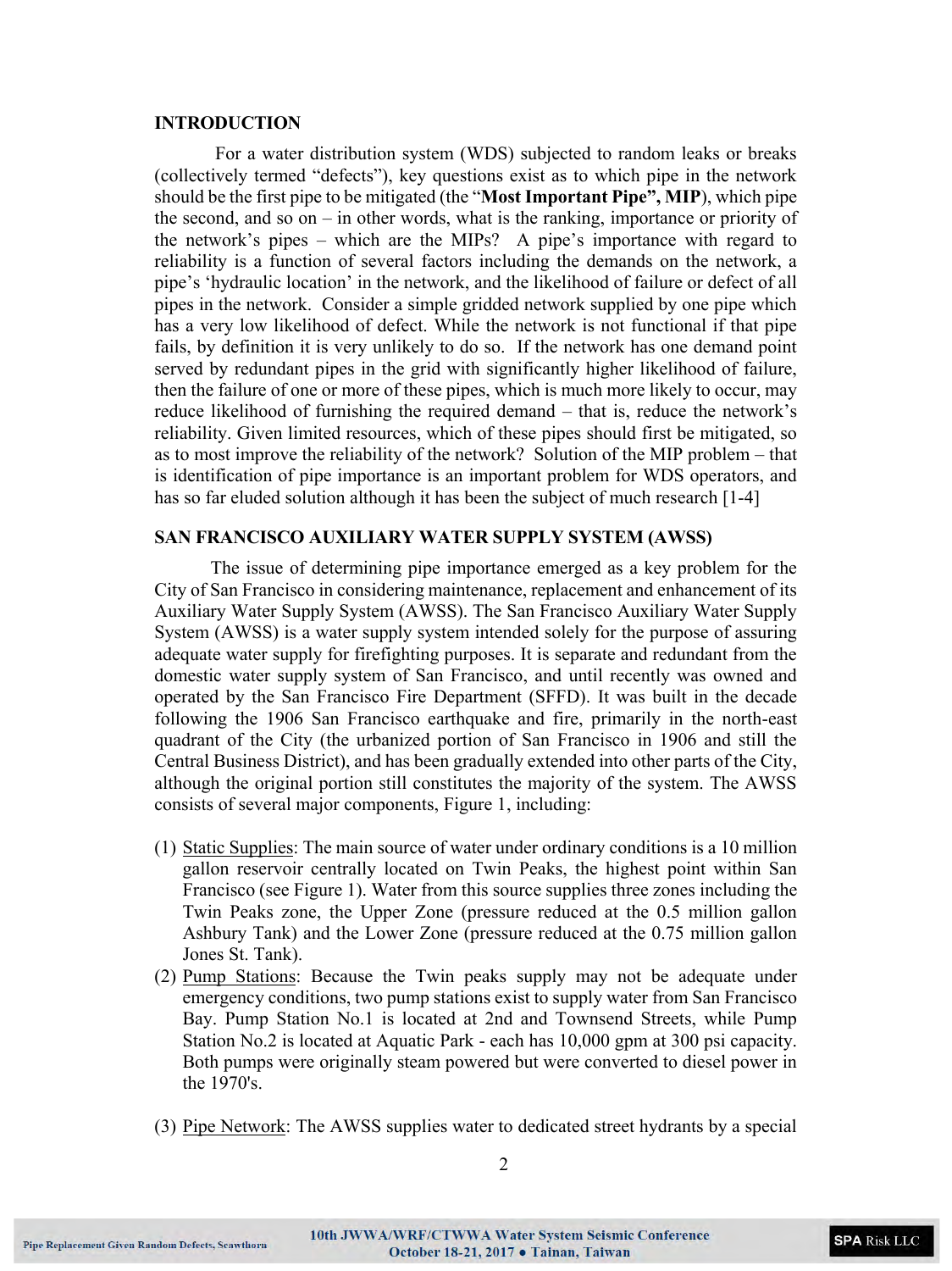pipe network with a total length of approximately 120 miles, Figure 2. The pipe is bell and spigot, originally extra heavy cast iron (e.g., 1" wall thickness for 12" diameter), and extensions are now Schedule 56 ductile iron (e.g., .625" wall thickness for 12" diameter). Restraining rods connect pipe lengths across joints at all turns, tee joints, hills and other points of likely stress. San Francisco had sustained major ground failures (leading to water main breaks) in zones generally corresponding to filled-in land and thus fairly well defined. Because it was anticipated these ground failures could occur again, these zones (termed "infirm areas") were mapped and the pipe network was specially valved where it entered these infirm areas. Under ordinary conditions, all of the gate valves isolating the infirm areas are closed, except one, so that should water main breaks occur in these infirm areas, they can be quickly isolated. On the other hand, should major fire flows be required in these areas, closed gate valves can be quickly opened, increasing the water supply significantly.

(4) Other portions, including fireboats, underground cisterns and a Portable Water Supply System (i.e., hose tenders each with a mile of Large Diameter Hose).

The AWSS is a system remarkably well designed to reliably furnish large amounts of water for firefighting purposes under normal and post-earthquake conditions. However, the AWSS is now more than one hundred years old, essentially failed in the 1989 Loma Prieta earthquake (Scawthorn et al, 1990) and is in need of pipe replacement. Additionally, its reliability has never been quantified.



<span id="page-2-0"></span>Figure 1 San Francisco AWSS network with Fire Department Infirm Zones, Seismic Isolation Zones, Seismic Hazard Zones, Pump Stations, Tanks and Reservoir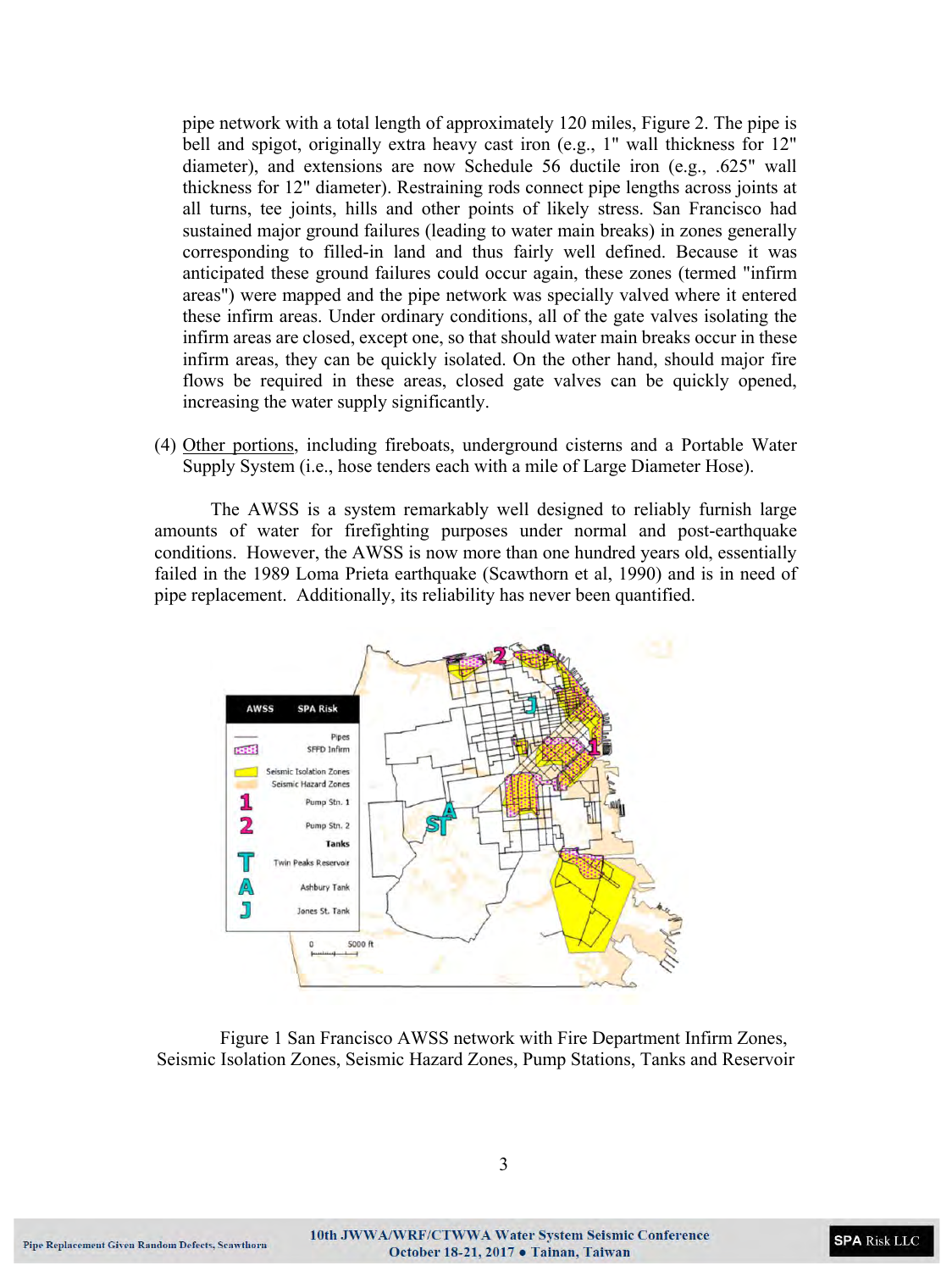#### **PIPE IMPORTANCE AND PRIORITY EVALUATION (PIPE) ALGORITHM**

In order to assess the reliability of the AWSS, and identify which are the MIPs, a new algorithm termed **Pipe Importance and Priority Evaluation (PIPE)** was developed (by the second author) which solves this problem. The essence of the PIPE algorithm is determining each pipe's Average Deficit Contribution (ADC), defined as the average contribution of each pipe to each demand point's deficit (deficit is the difference between required and furnished flow at a demand point). Deficits are determined via Monte Carlo simulation in which for each trial multiple simultaneous defects are randomly imposed (e.g., if earthquake is considered, based on probability of ground motions and pipe vulnerability) and the network's hydraulics solved via pressure driven analysis (PDA). Given the set of trials, generalized linear modeling is then employed to determine each pipe's ADC, which are then ranked in descending order. The ranking is the relative importance of each pipes' contribution to the average of deficits for all simulations. The pipe with highest ADC is the pipe that contributes most to the demand's deficit, second highest ranked pipe contributes next most, and so on. If the highest ranked pipe is mitigated, that mitigation contributes most to overall average deficit reduction, and so on. ADC's can be individually calculated for multiple demand points, or for any combination such as the total of all. A key aspect in implementing the PIPE algorithm is the determination of pipe weights via generalized linear modeling. The PIPE algorithm was validated by application to a series of case studies of a gridded network with multiple demand points.

A simple example illustrating the the PIPE algorithm is shown in [Figure 2,](#page-4-0) which is a  $10x10$  grid of pipes all 100 feet in length and 12 inch diameter, except:

- P221 which is 24 inch diameter (100 ft. long) and feeds the system from Reservoir R1 at elevation 100 ft.,
- pipe P1 (E-W pipe at NW corner of grid) which is 100 inch diameter (100 ft. long),
- P222 which is 6 inch diameter and 10 ft. in length, and which is a check valve  $(CV)$ allowing flow towards J1 but not towards J100. This is combined with a 12 inch diameter flow control valve (FCV) VLV1 set to 900 gpm, which is effectively an emitter with a maximum flow of 900 gpm. The CV-FCV combination is a modification to EPANET which simulates a broken pipe and avoids negative pressures [5]. This 900 gpm is the only demand on the (unbroken) system.

[Figure 3](#page-5-0) shows the EPANET results for the unbroken system. With the exception of flow at the NW corner, particularly in pipe P1 (which is 48 inch diameter), the flow is relatively symmetric (if P1 is set 12 inch diameter, the flow pattern is perfectly symmetric about the E-Q J50-J510 line). For the unbroken system, the MIPs are easily identified as those carrying the most flow – P221 and P222, followed by P1, P101, P120 and so on.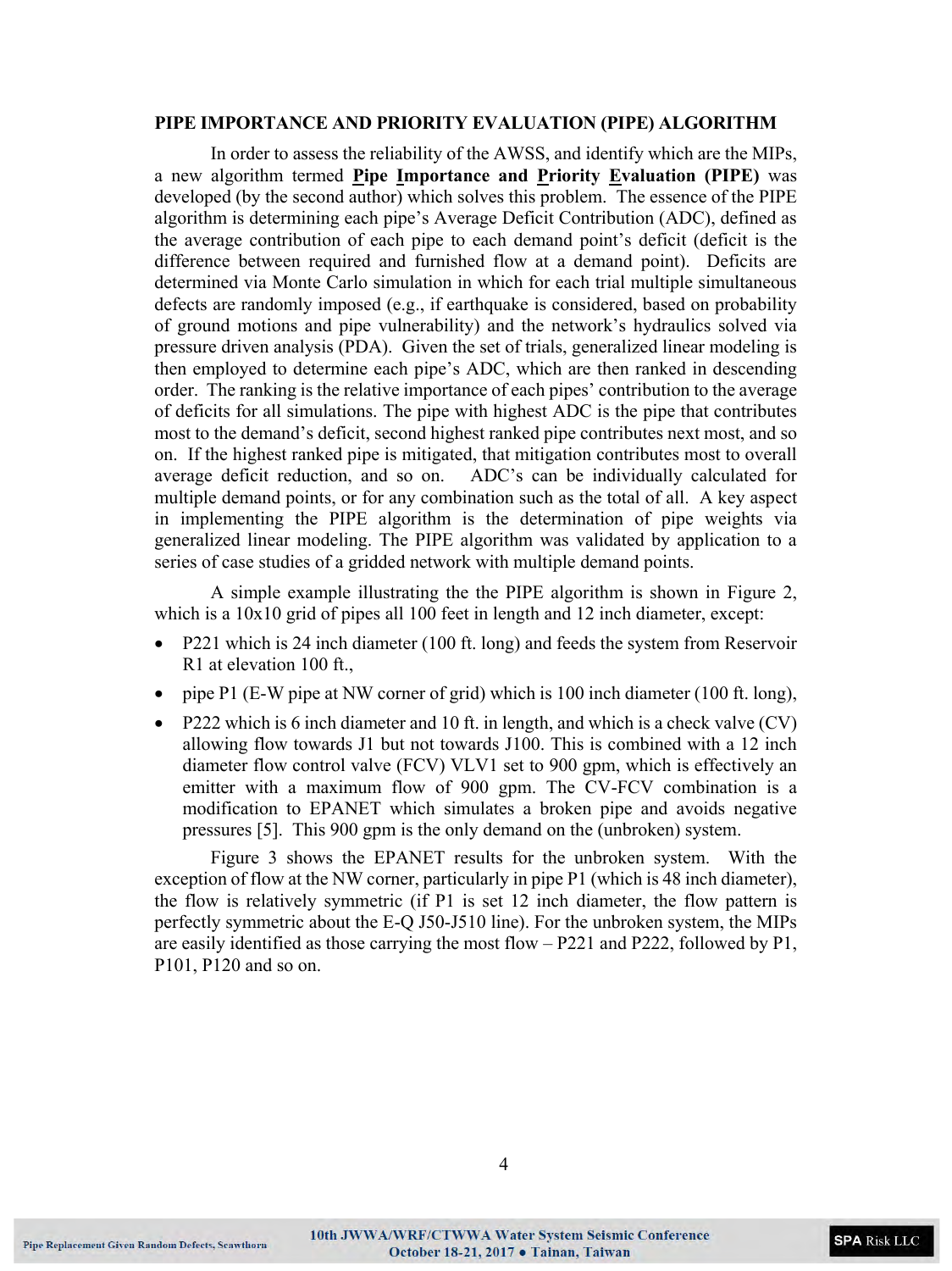

Figure 2 Example grid: (r) pipes; (mid) joints numbering; and (l) detail of CV/FCV assemblage

<span id="page-4-0"></span>However, if several pipes have varying probability of defects, the problem becomes much more difficult. For example, set only three pipes to have the following independent probabilities of defect: P1 (48 inch diam., probability of defect =  $p(d)$  = 0.01 per annum, P91 (12 inch diam.,  $p(d) = 0.05$ ), and P110 (12 inch diam.,  $p(d) =$ 0.20). Thus, P1 is the largest pipe in the system (and has the greatest flow in the unbroken system) but has a low probability of defect, P91 has an intermediate vulnerability but is relatively close to the demand point, and P110 has by far the greatest vulnerability but is "far" from the demand point and has rather low flow (in the unbroken system). Which of these is the highest priority for mitigation is very unclear – that is, which of these pipes if mitigated (i.e., set to  $p(d) = 0$ , no vulnerability) will reduce demand deficit (i.e., flow required – flow furnished, at the demand) the most?

To solve this problem, we run EPANET with the above configuration many times. Each run (or trial) randomly allows any or all of the vulnerable pipes to break or leak, per the probabilities of defect. We tabulate run results in a Deficit vector D of demand flow deficits for each run, and a FR (flow rate) matrix which for each run is the flow from each pipe's defect – if a pipe has no defect, the FR entry is zero. That is:

$$
|\mathbf{D}| = |\mathbf{FR}||\mathbf{w}| \tag{1}
$$

where **D** is an Nx1 vector, **FR** is an n x p matrix and **w** is a px1 vector of pipe weights, with n being the number of trials, and p the number of pipes. The pipe weights **w** are unknown and found via linear regression.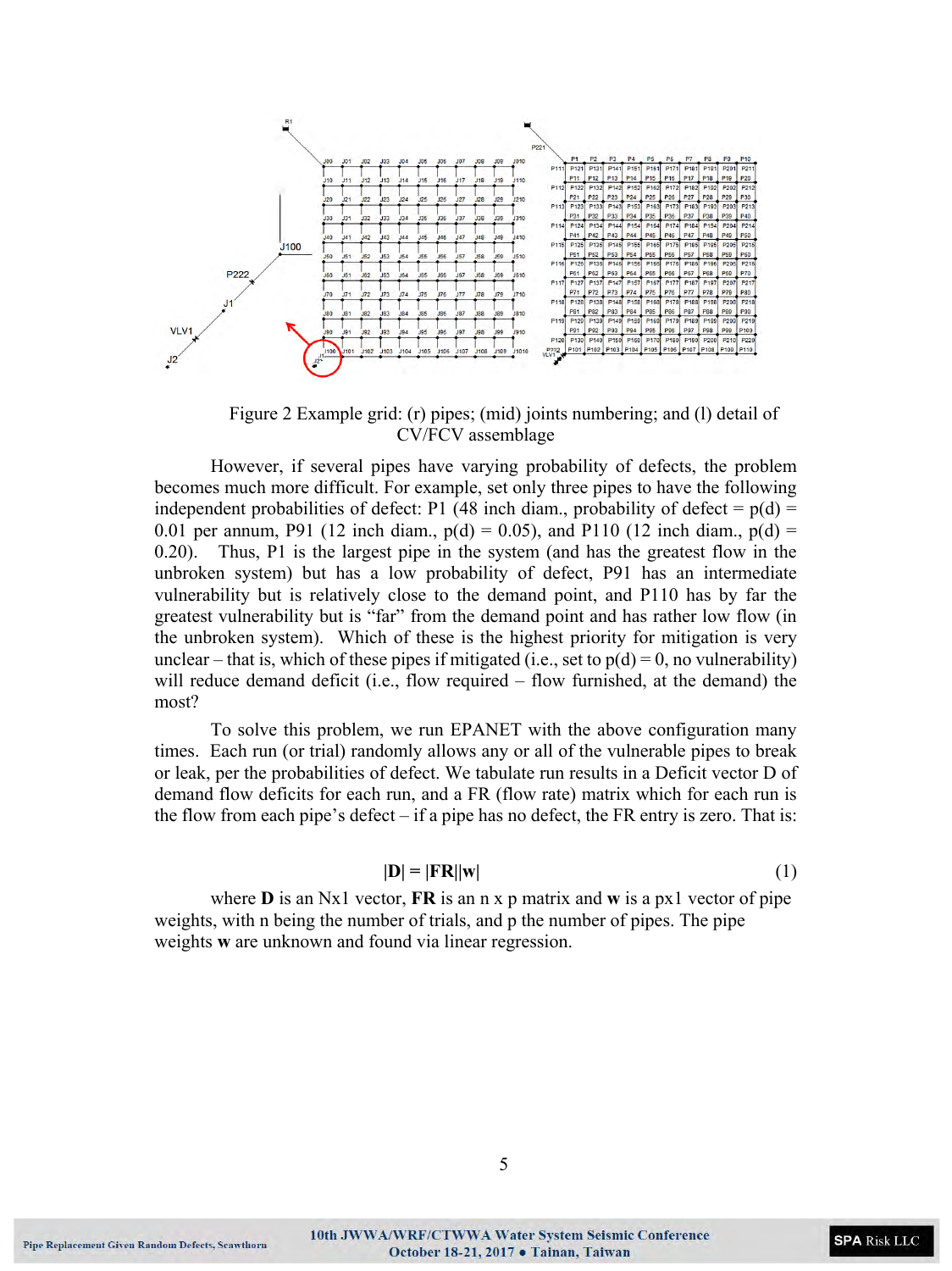

Figure 3 EPANET pipe flow results, unbroken system -

<span id="page-5-0"></span>Using the above, we ran 5,500 trials (25 times the number of pipes) of the example grid, resulting in P1, P91 and P110 having 70, 301 and 998 defects, respectively (i.e., in the simulation the defect rates were 0.013, 0.055 and 0.181, respectively – more runs would have had defect rates closer to the specified rates). Using the Bayesian Regression package in python, the weights **w** were found to be 0.00013, 0.1462 and 0.00693 for the three pipes (all others negligibly small or zero). The ADC for each pipe is the found as:

$$
ADC_i = \sum_{j=1}^{n} FR_i w_i / n
$$
\n(2)

where subscript *i* refers to pipe *i* and summation is over *n* simulations – that is, for a given pipe, the average of the column vector in FR corresponding to that pipe is multiplied by the regressed weight for that pipe. This closely approximates that pipe's average contribution to the overall deficit in demand furnished – its Average Deficit Contribution, ADC (units for example of gpm). For the example network, the ADC values were found to be 0.034, 1.23 and 1.79 for P1, P91 and P110, respectively. Thus, in this example, reducing P110's defect rate to zero will reduce the deficit more than either of the other two pipes. To test this, we set P110 defect rate to zero, resulting in an average deficit for 5,500 trials of 1.80 gpm. Similarly, setting P1 and P91 to zero yielded average deficits of 2.17 and 1.84 gpm,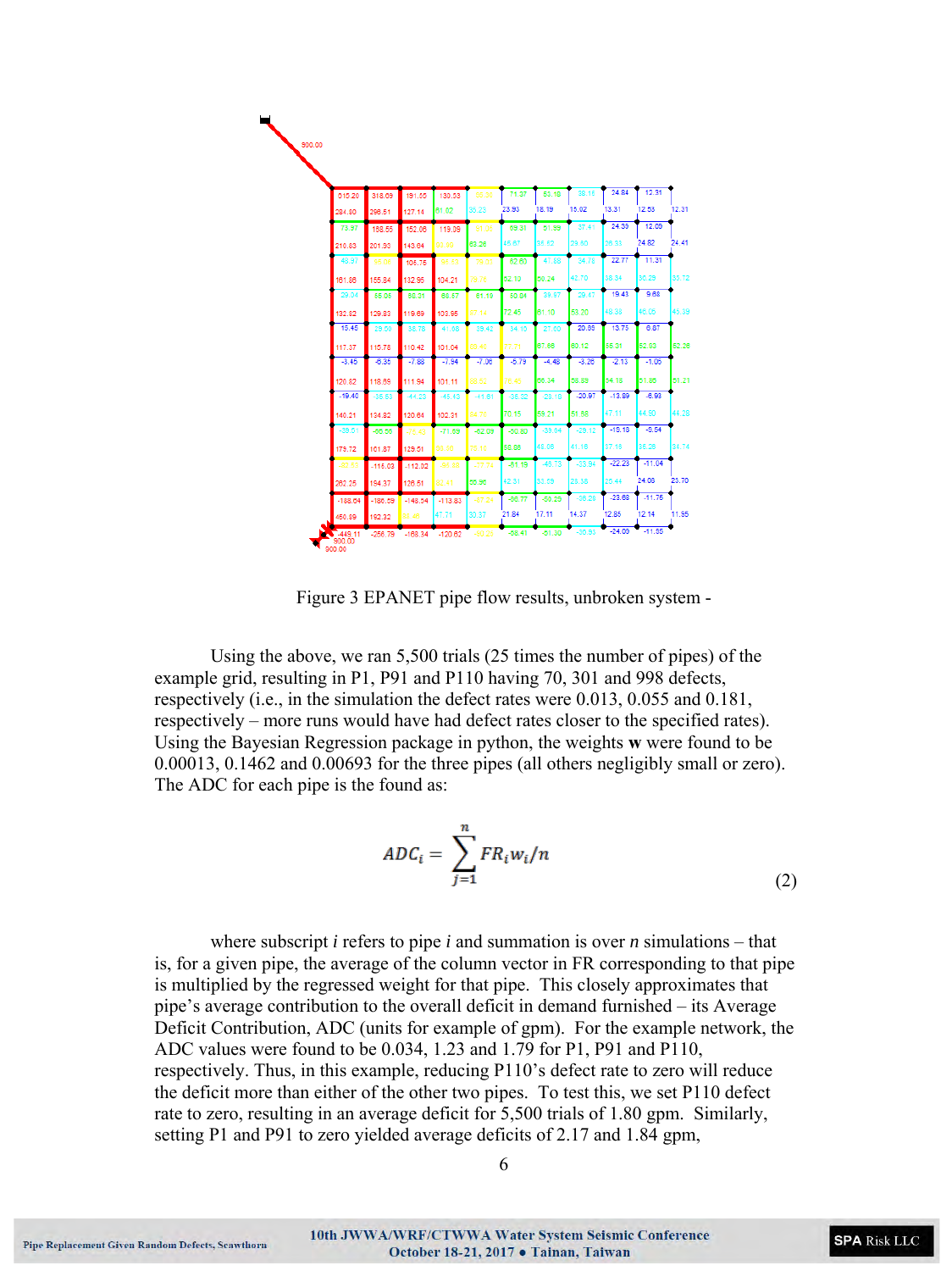respectively. While the differences are admittedly small in this example, they're intended simply to be illustrative.

## **APPLICATION TO AND ANALYSIS OF THE AWSS**

The application of the PIPE algorithm is shown in [Figure 4](#page-6-0) and began with a review of San Francisco's seismic environment and selection of a suitable scenario earthquake, essentially a repeat of the 1906 event. Permanent ground displacements and shaking hazard were determined for this scenario, with special emphasis placed on capturing the randomness of shaking effects using recent work on efficient selection of hazard maps for simulation [6]. In [Figure 4,](#page-6-0) the distribution of ground shaking (center top map, PGV) is one of fifteen such maps, which captured the uncertainty associated with this one earthquake scenario ground shaking.

Ground shaking will also result in the outbreak of numerous simultaneous fires, the distribution of such ignitions depending on the nature and distribution of buildings and other fuels [7-9] which was then quantified, taking into account fire department operations and resources, in terms of firefighting water demands on the AWSS, center left. These demands, discretized at 37 points in the network (corresponding to one demand point per Fire Response Area, FRA) and totaling in aggregate about 65,000 gpm, are the demands that the AWSS is required to meet.



<span id="page-6-0"></span>Figure 4 Schematic of analysis employed for the AWSS which begins at lower left with (1) building density and materials. These are combined with (2) ground motions to estimate (3) firefighting water demands (middle left). These demands are combined with (4) break rates due to shaking (PGV, upper right) and (5) break rates due to Permanent Ground Displacement, PGD (right side) in an (6) EPANET hydraulic analysis of the pipe network (center). This process is repeated tens of thousands of times.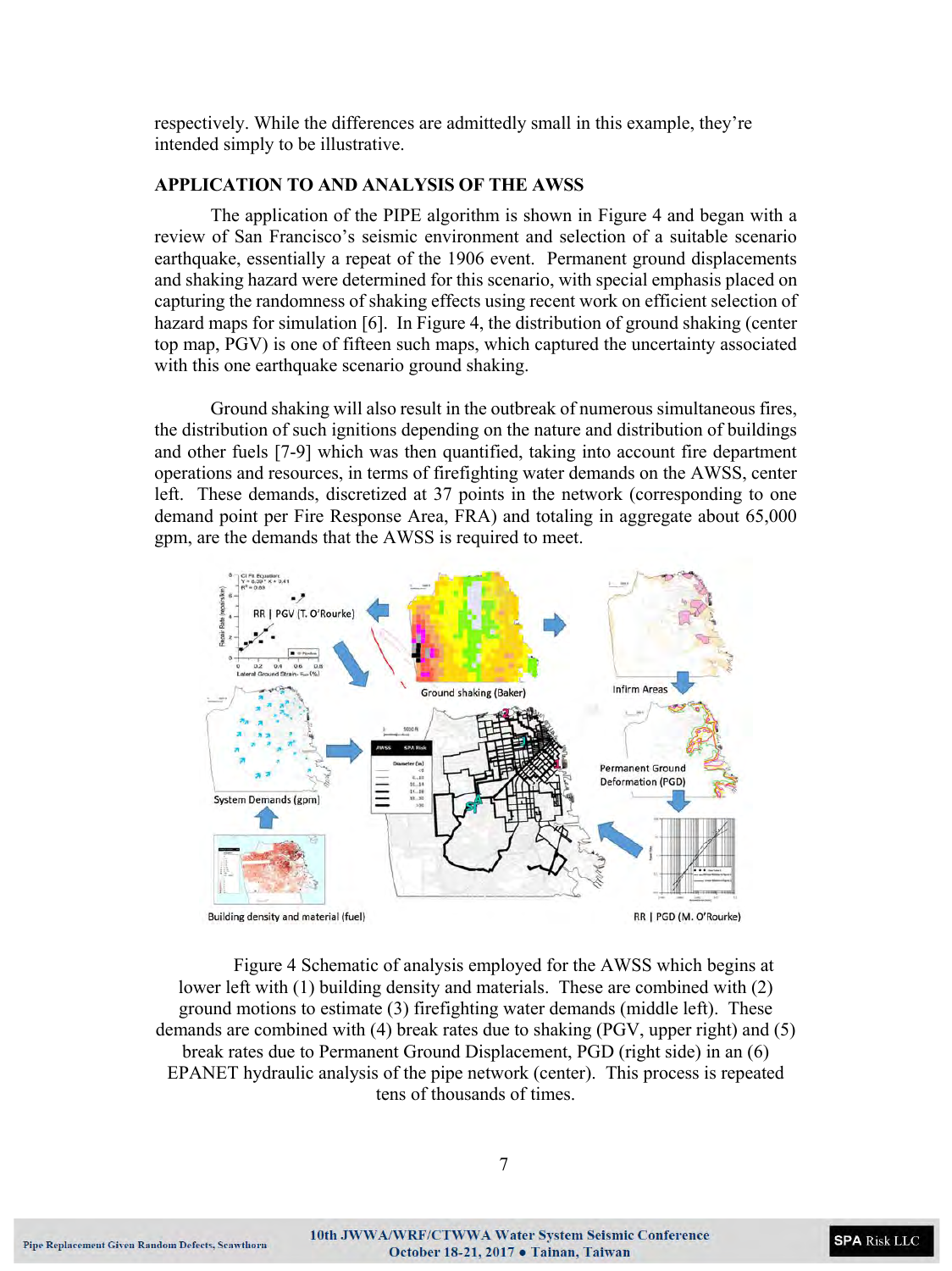Countering these demands are additional pressure-driven demands on the AWSS due to breaks and leaks, caused by ground shaking (upper right) and ground failure (right side of the figure). Recent work on pipe breaks due to shaking [10], and due to permanent ground displacement [11] were employed to model defects randomly conditioned on hazard. This process was repeated in Monte Carlo simulations (in some cases, more than 100,000 trials) of the AWSS, in which each trial included a pressuredriven hydraulic analysis of the damaged system, using EPANET. Two aspects of this analysis warrant discussion: (a) the pressure-driven analysis, and (b) the Monte Carlo simulation, both employing EPANET [12].

The pressure-driven hydraulic analysis of the damaged system is among the first such analyses of its kind using EPANET. Prior analyses using EPANET [13] have been demand-driven and have suffered the flaw of generating 'negative pressures' in which imposed demands coupled with leaks and breaks, the combined effects of which cannot be met from hydraulic sources, result in analytical solutions yielding negative pressures in selected pipes, thus causing spurious inflows at selected sources, leaks or breaks. Until recently, the solution to this problem has been to remove pipes with negative pressures from the network and re-analyze, a clearly unsatisfactory solution. However, Sayyed et al [5] recently developed "a simple non-iterative method … in which artificial string of Check Valve, Flow Control Valve, and Emitter are added in series at each demand node to model pressure deficient water distribution network", which solves this problem.

EPANET has been previously employed in Monte Carlo simulations but the scale of such simulations in this application may be a first. Basically, Python code was written which calculated breaks and leaks due to earthquake shaking (Peak Ground Velocity, PGV) and Permanent Ground Displacement (PGD) as described above, and which then correspondingly modified the EPANET input (INP) file to include each break and leak as a pipe the same as in GIRAFFE "A pipe leak is simulated as a fictitious pipe with one end connected to the leaking pipe and the other end open to the atmosphere, simulated as an empty reservoir. A check valve is built into the fictitious pipe, only allowing water to flow from the leaking pipe to the reservoir but not reversed." (GIRAFFE, 2008).

In summary, the pressure-driven analysis varied for each trial of the Monte Carlo simulation – initial firefighting water demands were always the same while breaks and leaks varied randomly depending on hazard, pipe materials and size. Each trial's EPANET solution returned a different set of flows in the network depending upon that trial's network configuration, and a different set of final firefighting water flows were furnished at each demand point. Using the Python code, calculation of breaks and leaks for the 6,000 pipe network, writing of the EPANET INP file, hydraulic analysis of the network and writing of the resulting pipe flows and furnished demand point flows, required about 1 second per trial on a 2016 vintage laptop Windows 10 personal computer, or about 8 hours for 30,000 trials. We believe this use of EPANET in large pressure-driven hydraulic Monte Carlo analyses is the first such analysis. [Figure 5](#page-8-0) shows a comparison of demand deficits for the AWSS network as determined from nearly 30,000 EPANET simulations (abscissa) versus demand deficits based on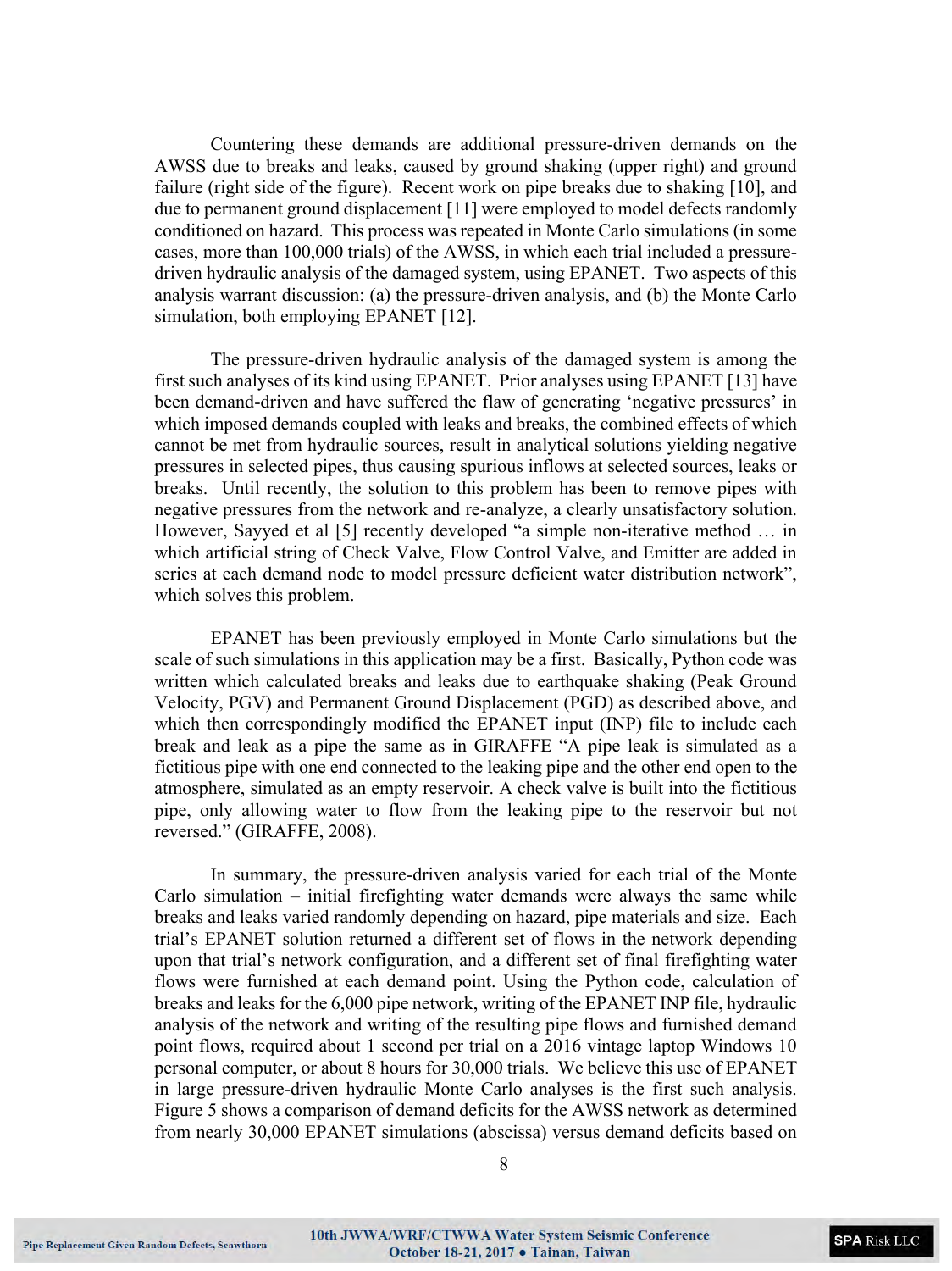linear regression (ordinate), with an indicated value of  $r = 0.989$ .



<span id="page-8-0"></span>Figure 5 Comparison of deficits for AWSS network for 29,786 trials estimated using linear regression (ordinate) vs. source data from hydraulic analyses (abscissa).

The resulting set of simulations provided the basis for correlation of each pipe's break or leak rate against the "deficit" (difference between FRA demand and furnished flow). Application of the PIPE algorithm resulted in determining which pipes contributed most to FRA deficits. Each pipe's contributions when averaged over the entire set of simulations were termed that pipe's Average Deficit Contribution or ADC, and are a function of the frequency and severity of pipe defect, combined with its location in the hydraulic path. The pipe with the highest ADC is the "most important pipe", in that it contributes the most to the overall deficit in firefighting water flow. Ranking of all 6,000 pipes in the AWSS, based on each pipe's ADC, provides an absolute measure of pipe importance, for that network. However, once the "most important pipe" is identified and upgraded in some manner so as to reduce the frequency and severity of pipe defect, another set of simulations is required to identify the 'next most important pipe'.

Using the above iterative or cascading series of Monte Carlo simulations, the AWSS was analyzed, resulting in an identification of tranches of pipes for upgrading, as shown in [Figure 6.](#page-9-0) With initial pipe improvements, losses in firefighting water supply are greatly reduced, [Figure 7,](#page-9-1) which shows that fixing only 25 pipes reduces losses by almost 4,900 gpm. Additional pipe improvements however quickly reaches a point of diminishing returns.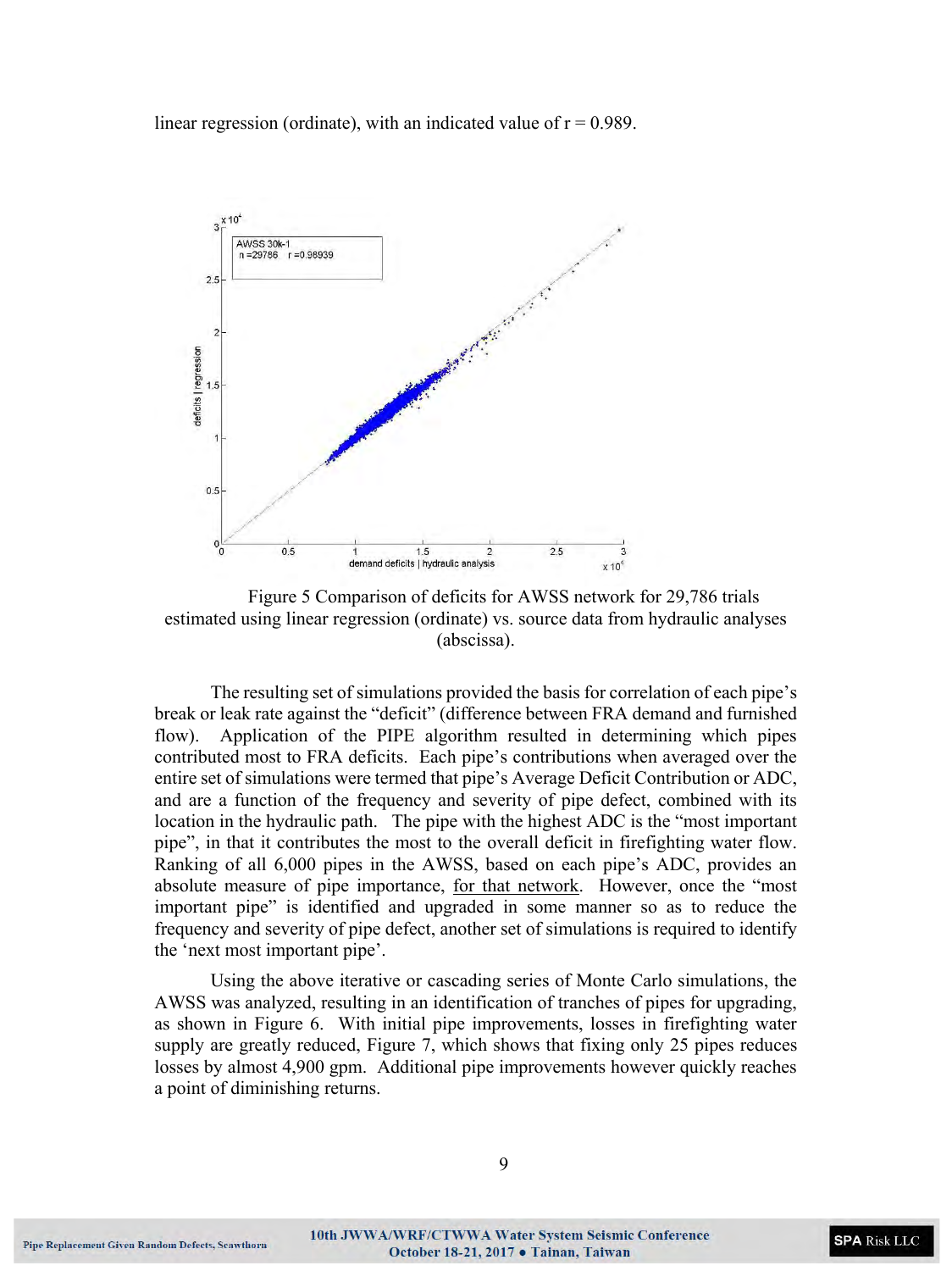

<span id="page-9-0"></span>Figure 6 Four tranches of pipe importance – red indicates the 25 pipes contributing most to overall deficits in firefighting water supply, orange the next 25, blue the next 50 and so on.



<span id="page-9-1"></span>Figure 7 Change in system deficit as pipes are mitigated. Upgrading the first 25 pipes reduced average deficits in firefighting water furnished by about 4,893 gpm. Fixing the next 25 pipes reduces the deficit by an additional 943 gpm, fixing the next 50 reduces the deficit by 228 gpm, and fixing the next 100 pipes only reduces the deficit by 197 gpm.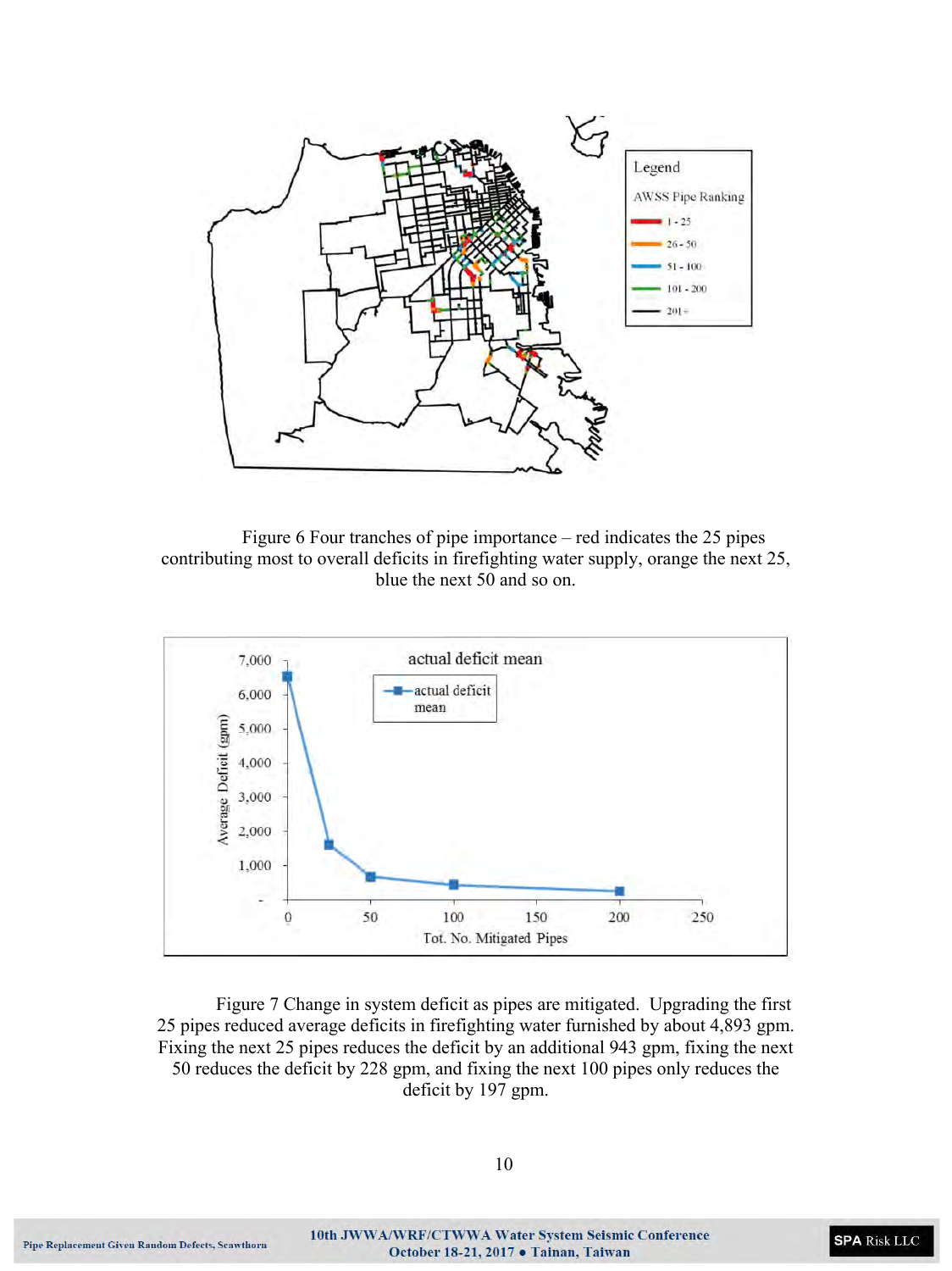### **CONCLUDING REMARKS**

San Francisco suffered a loss of 28,000 buildings in the 1906 earthquake, 80% of which loss was attributed to the fire that followed the earthquake. The fire, the largest peace-time urban fire in history to that time and only exceeded since by the fire following the 1923 Tokyo earthquake, grew to such size largely due to many pipe breaks in the water supply network and resulting lack of firefighting water supply. Following the 1906 event, San Francisco was built largely as before, and is today a very dense concentration of highly flammable wood buildings in a high seismicity region. The city's AWSS is a piece of infrastructure critical to reducing fire losses in a future earthquake, and is required to be highly reliable. The analysis of such a system's reliability, and the identification of which pipes contributed most to lack of reliability, proved to be daunting task. Pursuing the solution resulted in the development of a new algorithm that rigorously permits identification of those pipes contributing most to lack of reliability, and development of a capital improvement program for upgrading the system and achieving high reliability.